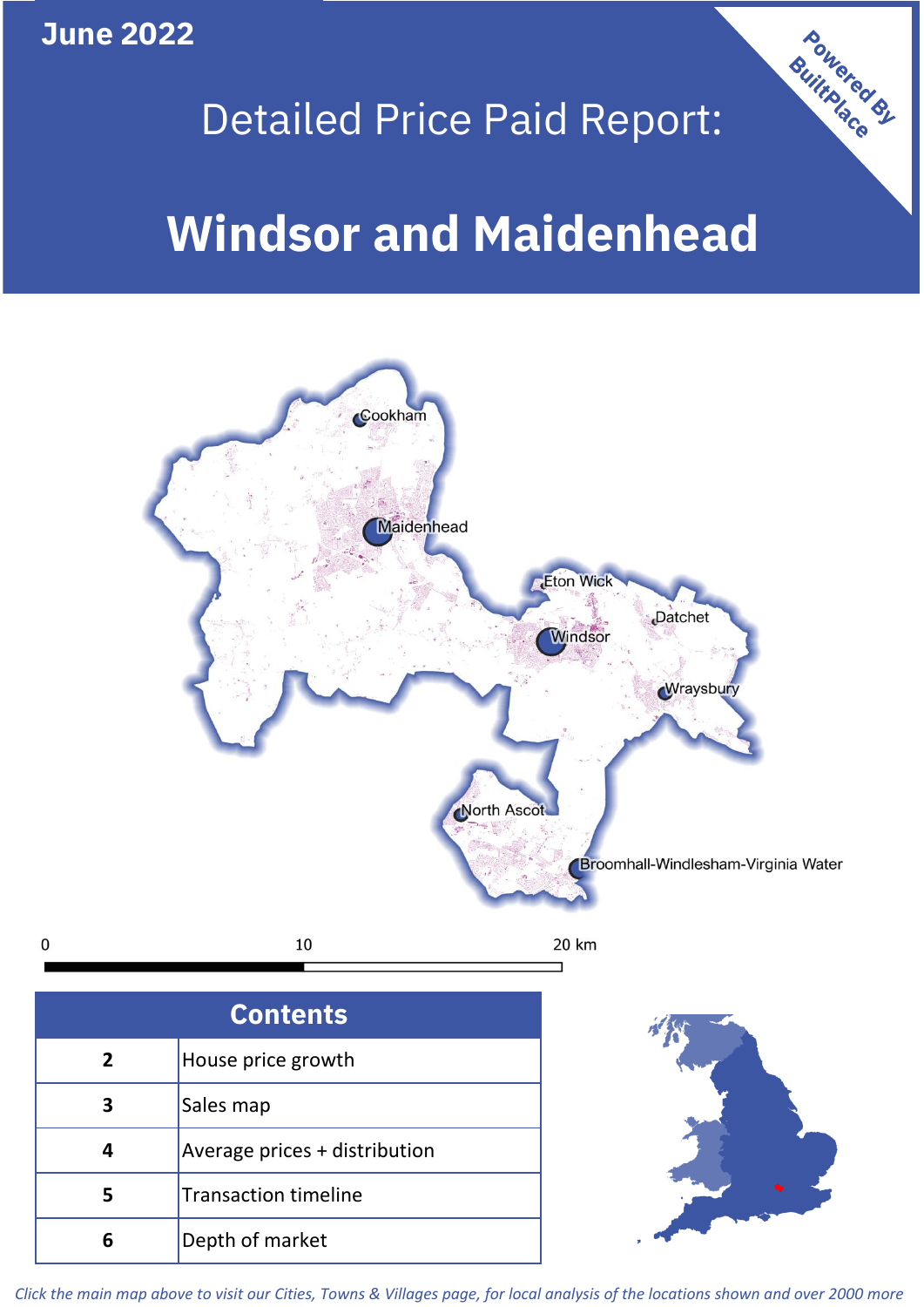## **Headline Data**

|                     | <b>Current level</b> | 3 month  | <b>Annual</b> | 5 year | 10 year |
|---------------------|----------------------|----------|---------------|--------|---------|
| <b>House prices</b> | £531,640             | 1.2%     | 9.2%          | 9.2%   | 63.5%   |
| <b>Transactions</b> | 2,362                | $-11.4%$ | 27.7%         | 12.3%  | 25.0%   |

## **House Price Growth (April 2022 data)**

#### *Annual Change in House Prices*



House prices in Windsor and Maidenhead grew by 9.2% in the 12 months to April 2022 (based on 3-month smoothed data). By comparison national house prices grew by 10.7% and prices in the South East grew by 11.5% over the same period.

Windsor and Maidenhead house prices are now 54.9% above their previous peak in 2007, compared to +60.7% for the South East and +52.9% across England.



#### *Year-To-Date Change in House Prices, December to April*

Local prices have grown by 2.1% in 2022 so far, compared to growth of 1.6% over the same period last year.

#### *Source: OS OpenData; UK House Price Index (Contains HM Land Registry data © Crown copyright)*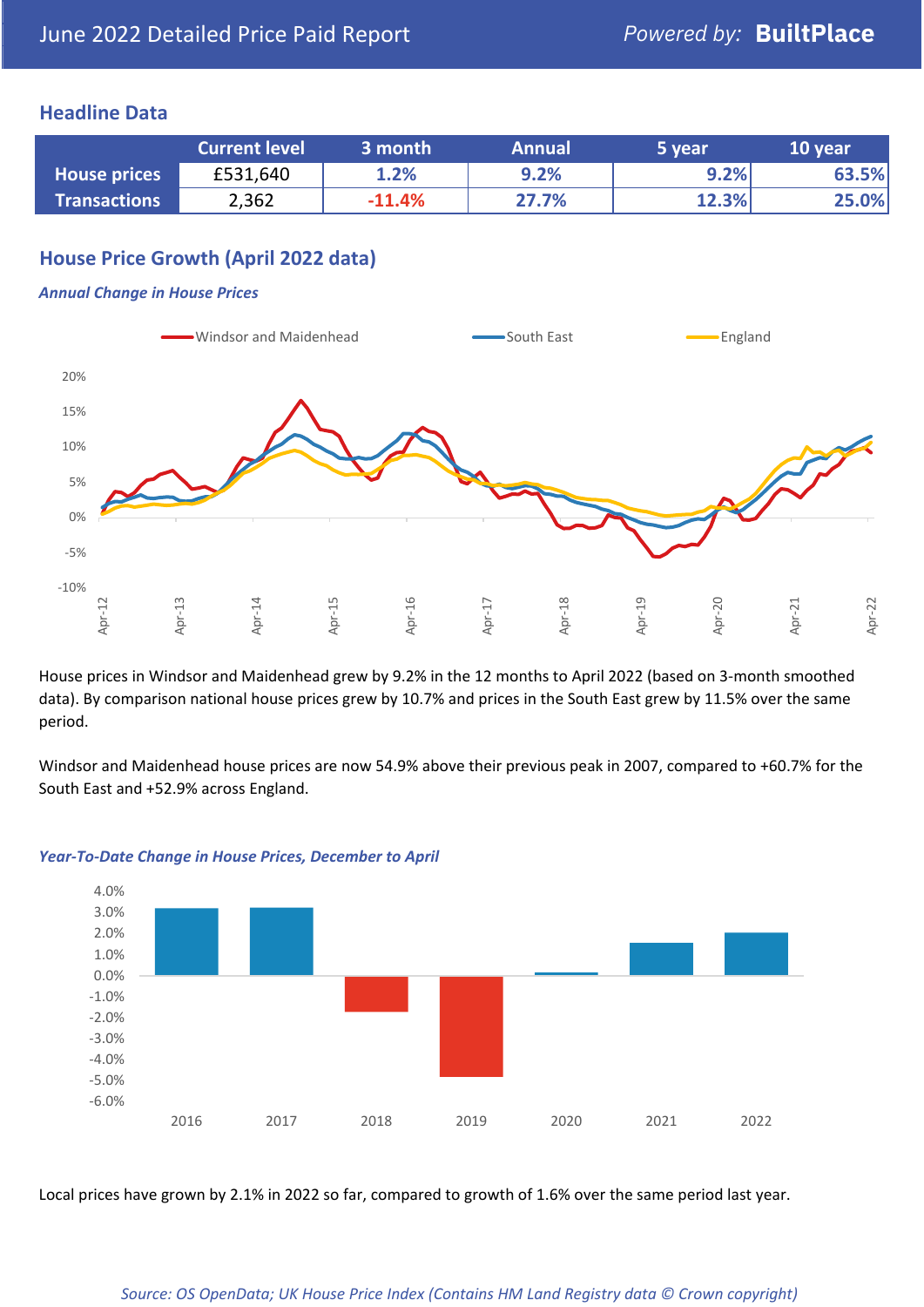# **House Price Map**

*12 months to April 2022*



*Each point is one postcode, coloured by the average value relative to all sales in this local authority (price bands are LA-specific quintiles).*

# **Map Key**

| Min      | Max      |                            |
|----------|----------|----------------------------|
| Up to    | £347,000 | 1st quintile / lowest 20%  |
| £347,000 | £445,000 | 2nd quintile               |
| £445,000 | £570,000 | 3rd quintile               |
| £570,000 | £840,000 | 4th quintile               |
| £840,000 | and over | 5th quintile / highest 20% |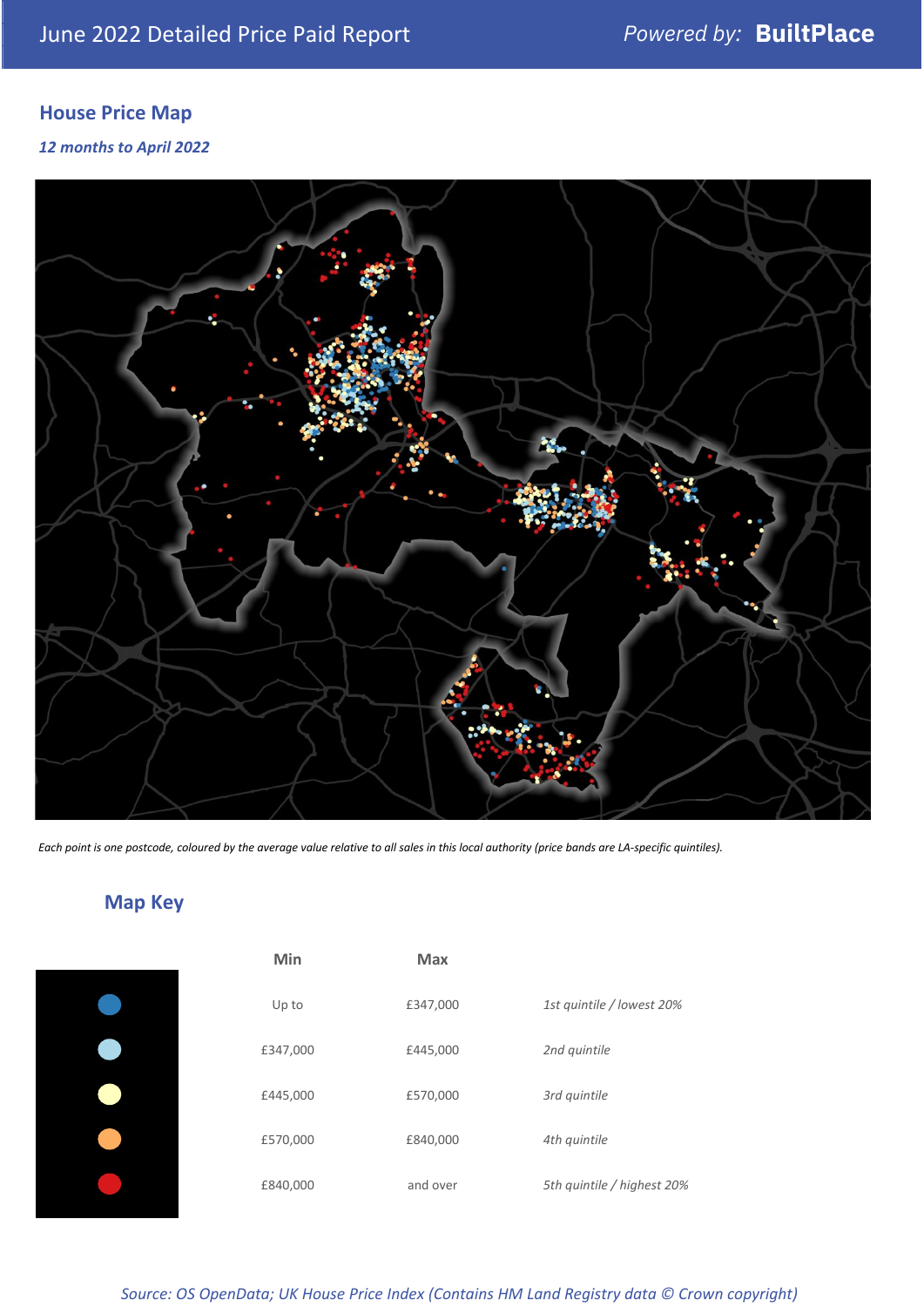# **Average House Price by Property Type**

## *12 months to April 2022*



|                 | <b>New</b>           | <b>Second hand</b> |  |
|-----------------|----------------------|--------------------|--|
| <b>Flat</b>     | £110,375             | £332,849           |  |
| <b>Terraced</b> | No recorded<br>sales | £503,853           |  |
| Semi-detached   | No recorded<br>sales | £557,227           |  |
| <b>Detached</b> | No recorded<br>sales | £1,134,926         |  |

## **House Price Distribution by Year**

*All properties, by price band and calendar year (2020 = year to date)*

|                    | 1997 | 2002 | 2007 | 2012 | 2017 | 2019 | 2020 |
|--------------------|------|------|------|------|------|------|------|
| <b>Under £100k</b> | 37%  | 3%   | 0%   | 0%   | 0%   | 0%   | 0%   |
| £100-200k          | 46%  | 39%  | 13%  | 11%  | 2%   | 2%   | 0%   |
| E200-300k          | 10%  | 32%  | 34%  | 31%  | 11%  | 11%  | 10%  |
| £300-400k          | 4%   | 11%  | 21%  | 23%  | 22%  | 15%  | 18%  |
| £400-500k          | 2%   | 6%   | 12%  | 12%  | 20%  | 21%  | 19%  |
| <b>£500k-1m</b>    | 1%   | 7%   | 15%  | 18%  | 36%  | 38%  | 37%  |
| £1-2m              | 0%   | 1%   | 3%   | 4%   | 7%   | 9%   | 12%  |
| <b>Over £2m</b>    | 0%   | 0%   | 1%   | 1%   | 2%   | 3%   | 3%   |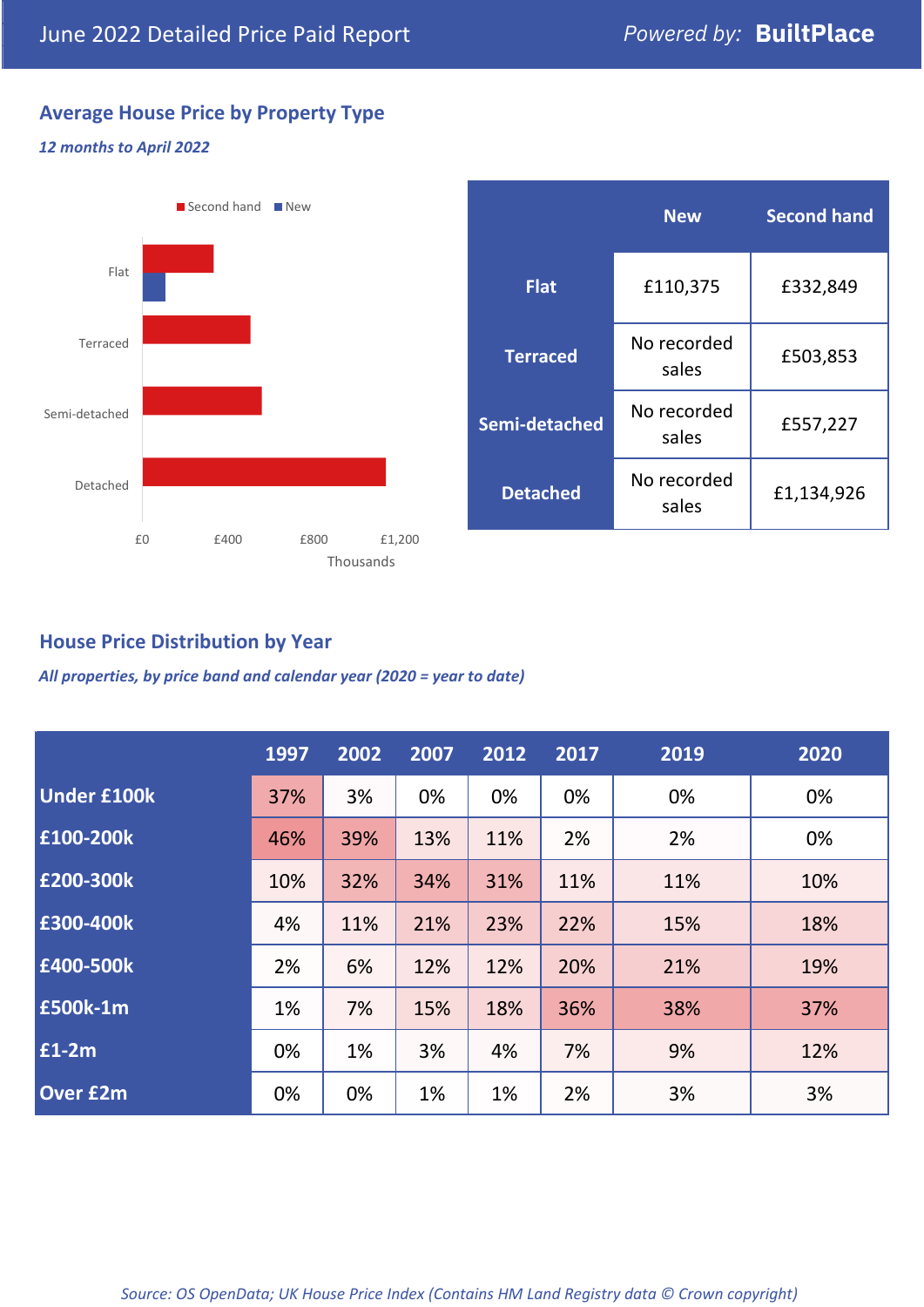## **Transactions (February 2022 data)**

*Annual Transactions, Indexed (2001-05 average = 100)*



There were 2,362 transactions in Windsor and Maidenhead during the 12 months to February 2022. This is 76% of the average from 2001-05 and suggests activity is below pre-downturn levels.

Transactions in Windsor and Maidenhead have fallen by 11.2% since 2014, compared to changes of -9.9% for South East and -7.7% for England.



#### *Cash and New Build Sales as % of Total, by Year*

*Note: The data on this page EXCLUDES transactions identified as transfers under a power of sale/repossessions, buy-to-lets (where they can be identified by a mortgage), and transfers to non-private individuals - i.e. it comprises only Land Registry 'A' data.*